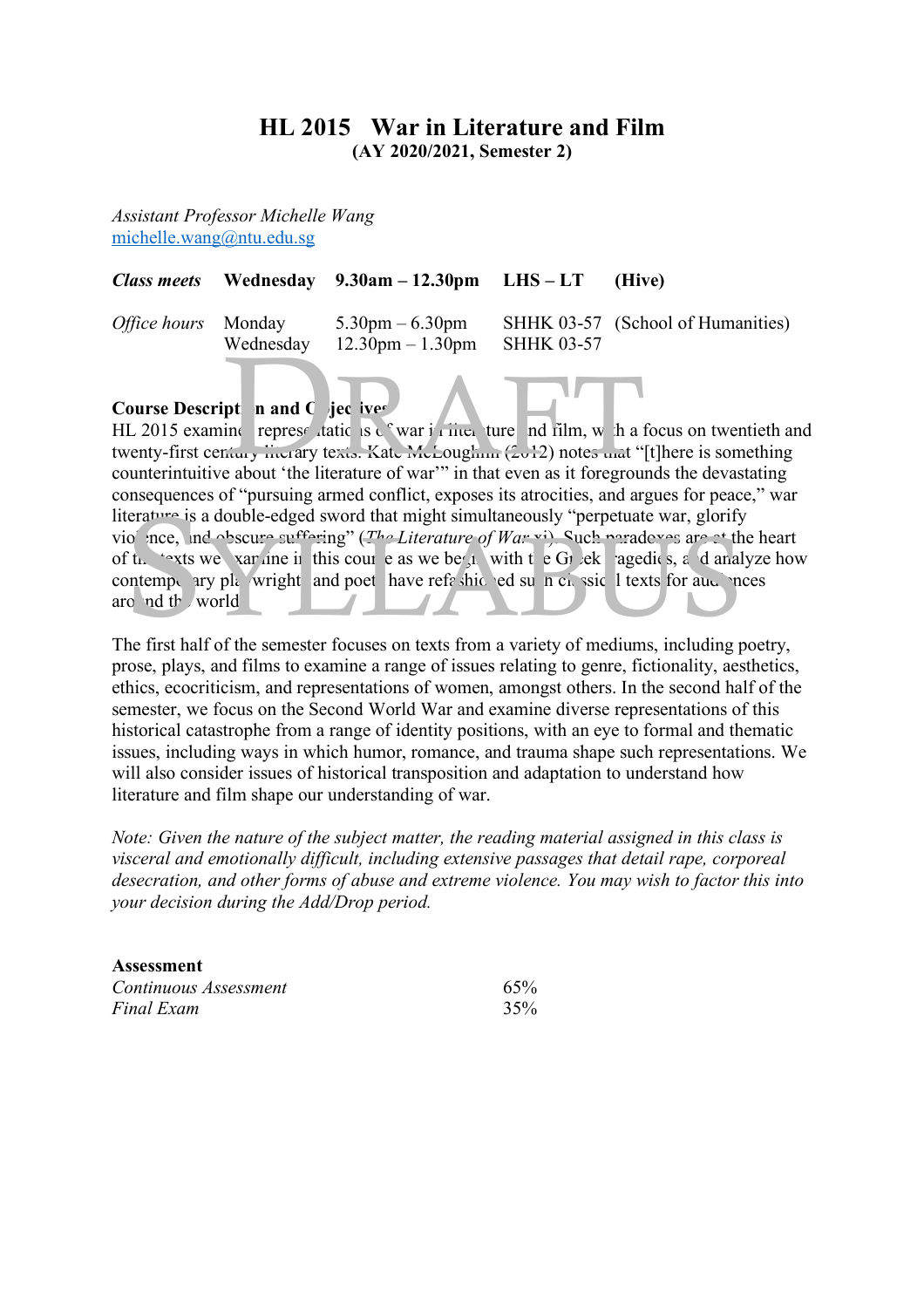# **Academic Integrity Policy**

Good academic work depends on honesty and ethical behaviour. The quality of your work as a student relies on adhering to the principles of academic integrity and to the NTU Honour Code, a set of values shared by the whole university community. Truth, Trust and Justice are at the core of NTU's shared values.

As a student, it is important that you recognize your responsibilities in understanding and applying the principles of academic integrity in all the work you do at NTU. Not knowing what is involved in maintaining academic integrity does not excuse academic dishonesty. You need to actively equip yourself with strategies to avoid all forms of academic dishonesty, including plagiarism, academic fraud, collusion and cheating. If you are uncertain of the definitions of any of these terms, you should go to the academic integrity website (https://www.ntu.edu.sg/ai/Pages/academic-integrity-policy.aspx) for more information. Consult your instructor(s) if you need any clarification about the requirements of academic integrity in the course.

# **Late Work Policy**

All graded assignments are due in hard  $rad$  soft copy by the start of class on the due dates. Late work will be accepted within twenty-four hours for a reduced grade, but will receive no instructor comments. where  $\int$  is are dyning in the start of c as on the computation within the start of c as on the computation within the start bound of  $\frac{1}{2}$  of  $\frac{1}{2}$  and  $\frac{1}{2}$  and  $\frac{1}{2}$  and  $\frac{1}{2}$  and  $\frac{1}{2}$  and  $\frac$ 

# Atten<sup>d</sup>ance Policy

Your prepared and active participation is crucial to your success in the course. Should you feel unwell, lease *do not* attend class and seek medical advice instead, and follow up with me in  $\pi$  em  $\pi$ . If a nember of your household or family has acute respirator y illness, you should stay home to reduce the risk of community transmission; the School will accept the medical certificate of your family/household member as valid documentation for missing the class/assessment/test. You may only do a make-up quiz/test/presentation (where applicable) for reasons that relate to an excused absence, with proper documentation such as a medical certificate, etc. Please note that it is your responsibility to get in touch with the instructor within five days of the missed class in order to arrange for a make-up. In line with national and university public health policies, please note that this class may transition to online synchronous learning as and when necessary. The **and set of the participation** is crucial to but suce essent the course. So vuld y<br>the course  $\frac{1}{n}$  and  $\frac{1}{n}$  attended and class and seek media if advice in tea , and follow with a new dividend the figure of t

#### **Technology Policy**

I welcome students' active use of technology to facilitate learning in the classroom, so long as it is being used on task and with one exception: no audio or video recording is allowed at any point during the lectures, seminars, and/or tutorials. The classroom is meant to be a space where students feel comfortable to respectfully, critically, and constructively exchange ideas about the texts discussed. All quizzes and exams are closed-book, unless otherwise stated; please ensure all electronic devices including cellphones, tablets, computers, etc. are put away into your bags at that point.

*Note: This preliminary syllabus is subject to change at the instructor's discretion.*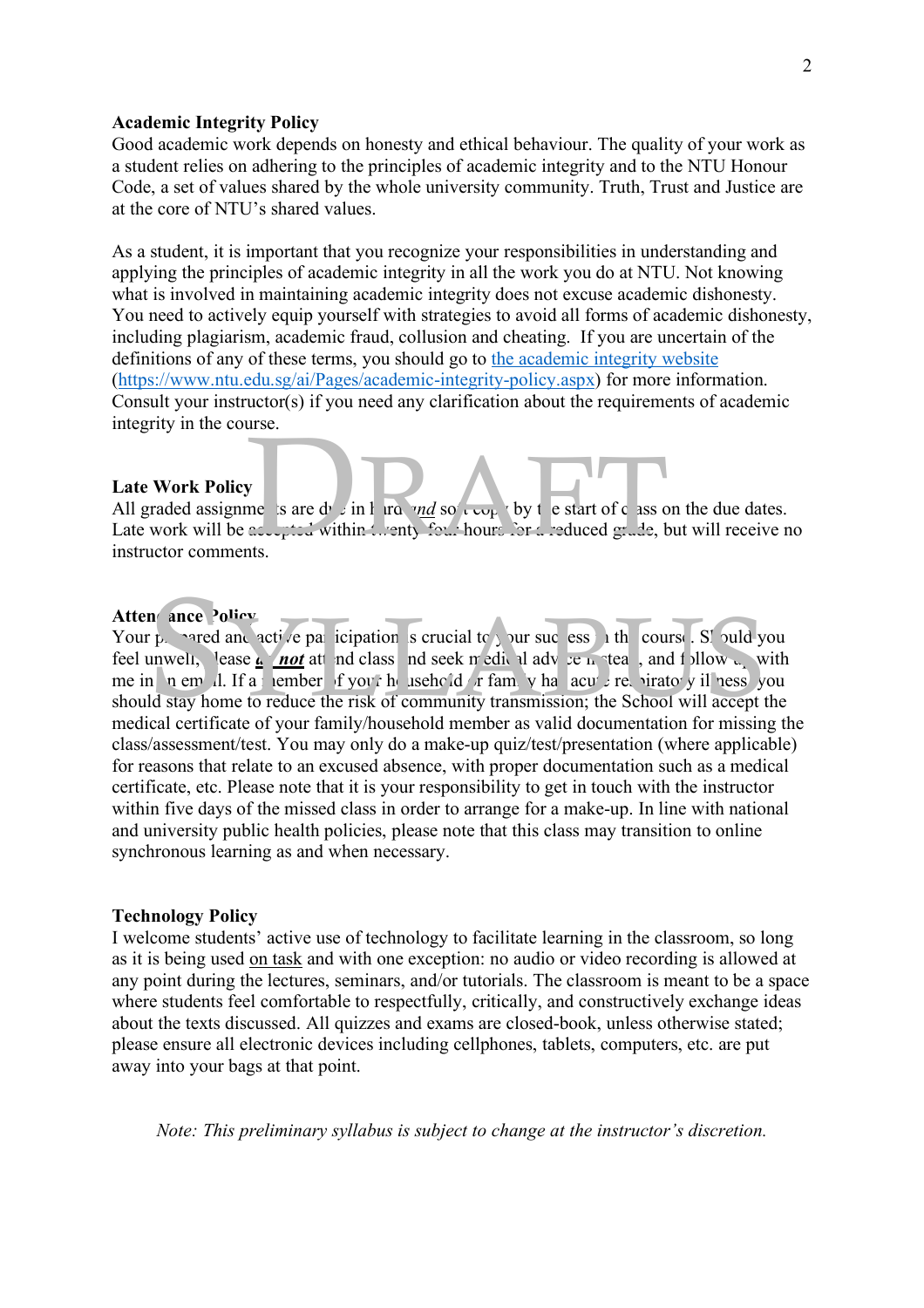# **Texts**

Bracht, Mary Lynn. *White Chrysanthemum*. Vintage Publishing, 2018. Carr, Marina. *Plays 3* (including *Hecuba*). Faber & Faber, 2015. Euripides. *Hecuba*. [available online] McEwan, Ian. *Atonement*. 2001. Anchor, 2003. Winterson, Jeanette. *The Passion*. 1987. Vintage, 2014. [Poetry selection will be made available online and on NTU Learn.]

**Films** [on hold at the Library Outpost] *Atonement* (2007). Dir. Joe Wright. *Grave of the Fireflies* (1988). Dir. Isao Takahata. *Life is Beautiful* (1997). Dir. Roberto Benigni. *The Lord of the Rings: The Fellowship of the Ring (2001). Dir. Peter Jackson. The Lord of the Rings: The Two Towers* (2002)*.* Dir. Peter Jackson. *The Lord of the Rings: The Return of the King (2003). Dir. Peter Jackson.* E Kings. The Reiurn of the King (2005). Dif. Peter Jackson.

# **Schedule**

| Week $01 - 13$ Jan | Introduction                                                                                                                                                                                     |
|--------------------|--------------------------------------------------------------------------------------------------------------------------------------------------------------------------------------------------|
| $W_c = 02 - 20$ an | W men and Greek trage $\alpha$ (I)<br>Poet / selection<br>$\bullet$<br>Furi ides' He uba ( $\operatorname{rea}$ 24 F $\angle$ E)<br>$\bullet$<br>http://classics.mit.edu/Euripides/hecuba.pl.txt |
| Week $03 - 27$ Jan | Women and Greek tragedy (II)                                                                                                                                                                     |
|                    | Marina Carr, Hecuba (2015)                                                                                                                                                                       |
| Week $04 - 03$ Feb | War and Fantasy (I)<br>(Film) The Lord of the Rings: The Fellowship of the Ring (2001)<br>(Film) The Lord of the Rings: The Two Towers (2002)<br>$\bullet$                                       |
| Week $05 - 10$ Feb | War and Fantasy (II)                                                                                                                                                                             |
|                    | (Film) The Lord of the Rings: The Return of the King (2003)                                                                                                                                      |
| Week $06 - 17$ Feb | History through art's prisms $(I)$<br>Jeanette Winterson, <i>The Passion</i> (1987) (up to end of part 2)                                                                                        |
| Week $07 - 24$ Feb | History through art's prisms (II)<br>Jeanette Winterson, <i>The Passion</i> (1987)<br>Assignment prompt: final essay                                                                             |

**\***